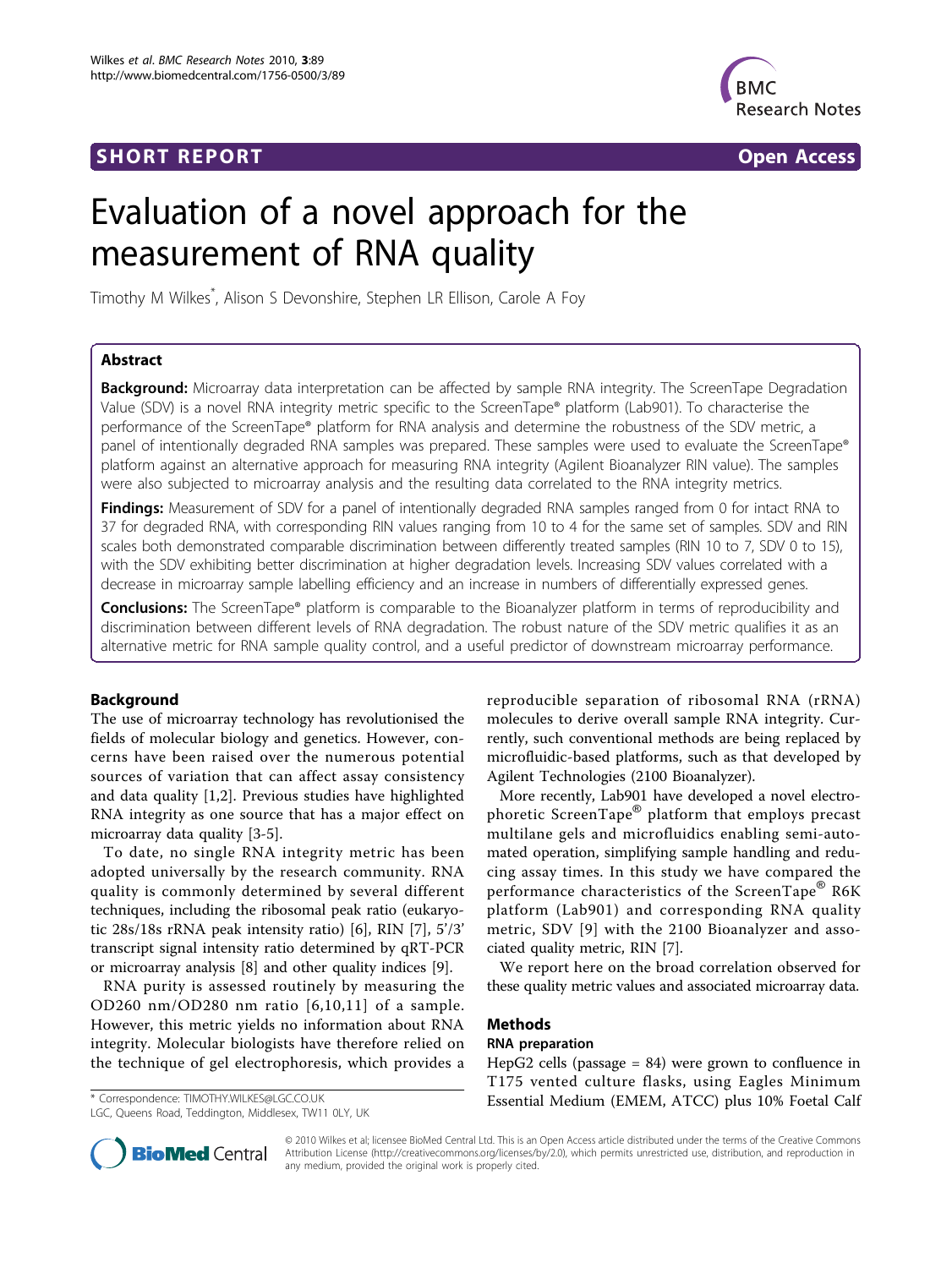Serum (FCS, Invitrogen) in a humid 37°C incubator supplemented with 5%  $CO<sub>2</sub>$ . Cells were then exposed for 24 h to EMEM exposure media supplemented with 0.5% (v/v) DMSO vehicle (Sigma Aldrich) and 4 mM ACAP (Paracetamol, Sigma Aldrich). Following treatment, the cells were washed with an excess of  $1 \times$  Phosphate Buffered Saline (Gibco) before being lysed in situ by the application of ice cold TRIzol® LS Reagent (Invitrogen). Total RNA was then isolated according to manufacturer's instructions (Invitrogen). RNA quantity was determined using a NanoDrop 1000 spectrophotometer.

# Instrumentation

For comparative analysis of RNA integrity, the Tape Station® (Lab901) was used in conjunction with Screen-Tape® R6K, and the 2100 Bioanalyzer (Agilent Technologies) with the RNA 6000 series II Nano LabChip analysis kit. Total RNA samples were prepared for analysis according to manufacturer's recommendations. Results were compared between the platforms for six levels of RNA sample integrity and at a single RNA concentration of 25 ng/μl.

# RNA degradation

RNA from the treated HepG2 cells was diluted to a concentration of 1 μg/μl with nuclease-free water (Ambion) and aliquoted into volumes of 50 μl in 0.2 ml thin wall PCR tubes. The tubes were placed in the block of an MJ Research PTC-200 DNA Engine Thermal Cycler PCR machine which was then heated to 90°C. Tubes were removed in batches of three at 3-minute intervals. The RNA was then diluted to 25 ng/μl with nuclease-free water, and RNA integrity for each sample determined on both platforms.

#### Microarray experimental design

A single-colour labelling approach was adopted for the microarray hybridisation scheme. Duplicate biological samples of those employed for the Lab901/Bioanalyser platform evaluation were used, with two technical replicates (arrays) for each sample. Samples were hybridized to Agilent *Homo sapiens*  $4 \times 44K$  whole genome gene expression arrays according to manufacturer's instructions. The hybridised arrays were scanned using an Agilent G2505B Scanner and expression data extracted using Feature Extraction software, version 10.5 (Agilent Technologies). Data was exported to the Genespring GX (Agilent) software package, normalised to the 75th percentile of the data set and base-lined to the median signal intensity of all chips. The data were quality controlled by filtering on flags (features present and marginal), before the number of differentially expressed genes (DEG) were determined using the combination of an analysis of variance (ANOVA) and relative fold change ( $FC = > 1.5$ ).

## Statistical treatment

All statistical analysis used R version 2.9.2 [\[12](#page-6-0)].

# Results and discussion

#### RNA Integrity Measurements

RNA integrity was assessed for RNA samples with increasing levels of degradation using the Lab901 ScreenTape® system, which generates SDV values, and the Agilent Bioanalyzer, which generates RIN values. Replicate samples were run on three separate chips or tapes, depending on the platform, and across triplicate lanes per chip or tape. An overlay of chromatograms generated by the ScreenTape® and Bioanalyzer systems for intact and degraded RNA is presented in Figure [1.](#page-2-0)

# Comparison with RNA Integrity Number (RIN)

RIN is an incremental scale which spans from 0 to 10, with increasing RNA integrity correlating with increasing RIN value. In contrast, SDV is an unconstrained metric which employs a scale of measurement spanning from 0 to infinity with higher values corresponding to increased degradation. A direct comparison of SDV to RIN was carried out to evaluate the performance of the SDV metric. Preliminary inspection of the data for both platforms (Figure [2](#page-3-0)) illustrates several important features:

(i) Both RIN and SDV show good discrimination between samples in general.

(ii) SDV appears to show generally better withingroup precision.

(iii) There is evidence to suggest that RIN and SDV do not share a linear relationship.

(iv) The within-group dispersion does not appear to be constant across treatment groups for either of the metrics.

# Performance comparison

The assessment of relative platform performance was determined by the use of three different statistical indicators, namely rank order correlation, intraclass correlation and classification performance

# i) Rank order correlation

Spearman ( $\rho$ ) and Kendall (τ) rank correlations between response and RNA integrity level are listed in Table [1](#page-3-0). Both correlation measures indicate very good performance, with the SDV performance appearing marginally better. However, based upon bootstrapping studies (5000 resamples with 95% BCa confidence interval [\[13](#page-6-0)] calculated for the difference in magnitude), the difference in rank correlation is not significant at the 95% level of confidence.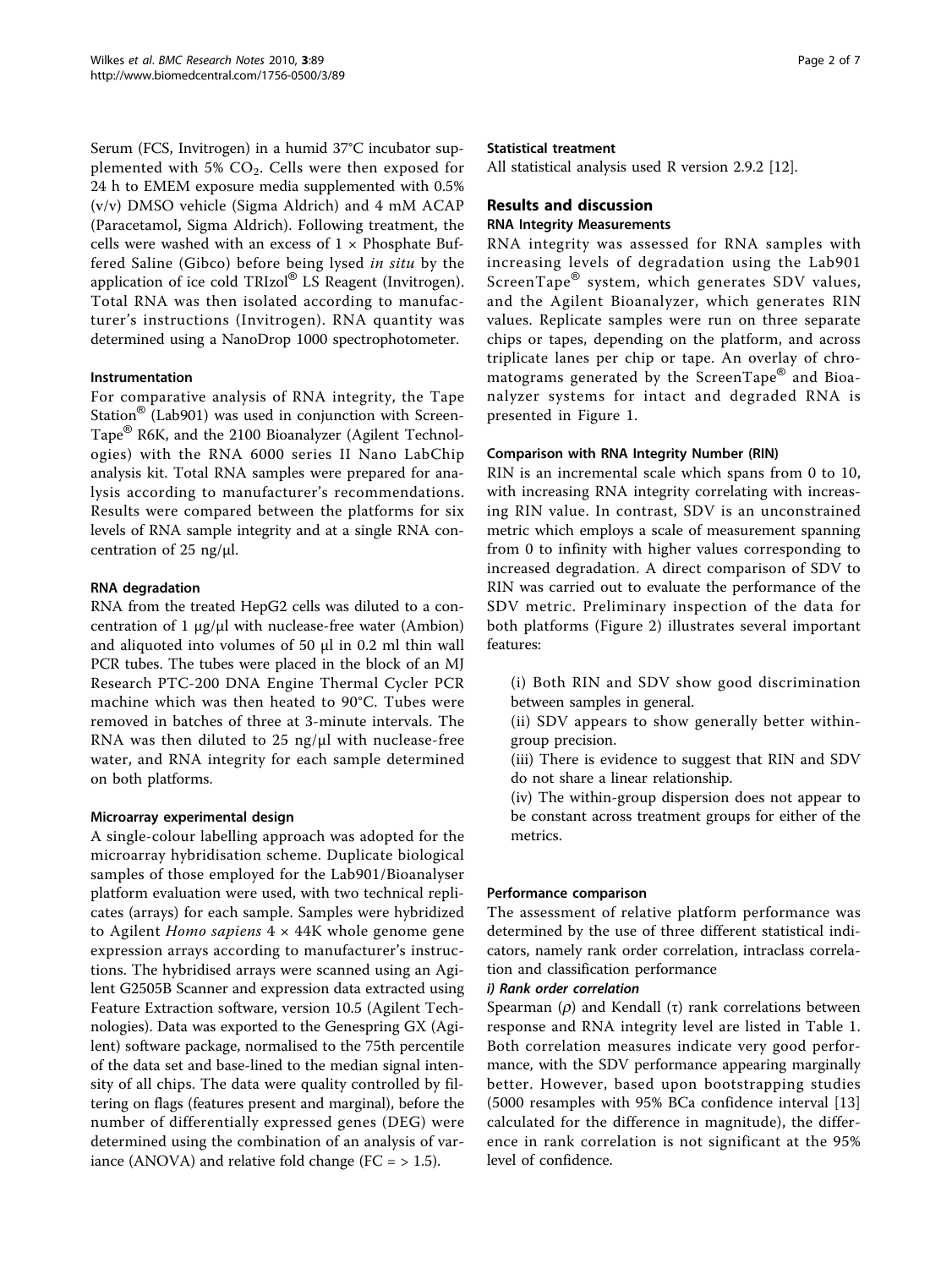<span id="page-2-0"></span>

#### ii) Intraclass correlation

Table [2](#page-3-0) lists the calculated intraclass correlation coefficients (ICC) for each metric with respective calculated confidence intervals.

The ICC for both metrics are high, which is indicative of good performance. The observed ICC for SDV is marginally higher but the confidence intervals show that the difference is not significant at the 95% level of confidence.

# iii) Classification performance

Four supervised classification methods (rank ordering, Gaussian, K-nearest neighbour (KNN) and linear discrimination analysis (LDA)) were applied to the data sets and the resulting groupings compared with the expected groupings. The significance for differences in the proportion of misclassifications between the RIN and SDV metrics were then tested for each of the classification methods employed. Table [3](#page-4-0) summarises these results in terms of the number of misclassifications observed and associated p-values.

It can be seen that the relative performance of the two RNA degradation metrics is consistent across all four classification methods. However, more misclassifications were observed when using the RIN metric. In addition, the difference in misclassification was found to be significant at the 95% level for two of the four classification methods. This would indicate that a significant difference in performance exists between the SDV and RIN metrics.

#### Microarray analyses

#### RNA integrity and labelling efficiency

Gene expression studies are potentially sensitive to the effect of RNA integrity. To determine the broad impact of RNA integrity on microarray data, and to determine the value of the SDV metric in highlighting potential problems, microarray labelling data was generated for the degraded RNA samples used in this study. The procedure recommended by Agilent for the amplification and labelling of mRNA samples employs a 3' mediated Eberwine amplification protocol [[14](#page-6-0)] that introduces a directional bias into the pool of synthesised cRNA. Progressive degradation of the RNA template will reduce the population fragment size and is expected to lead to a reduced labelling efficiency. Plotting of the labelling data demonstrates that reduced RNA integrity leads to reduced sample labelling (Cyanine 3 (pmol/μg RNA)) (Figure [3\)](#page-4-0).

In terms of microarray assay performance, reduced sample labelling efficiency may have an impact on the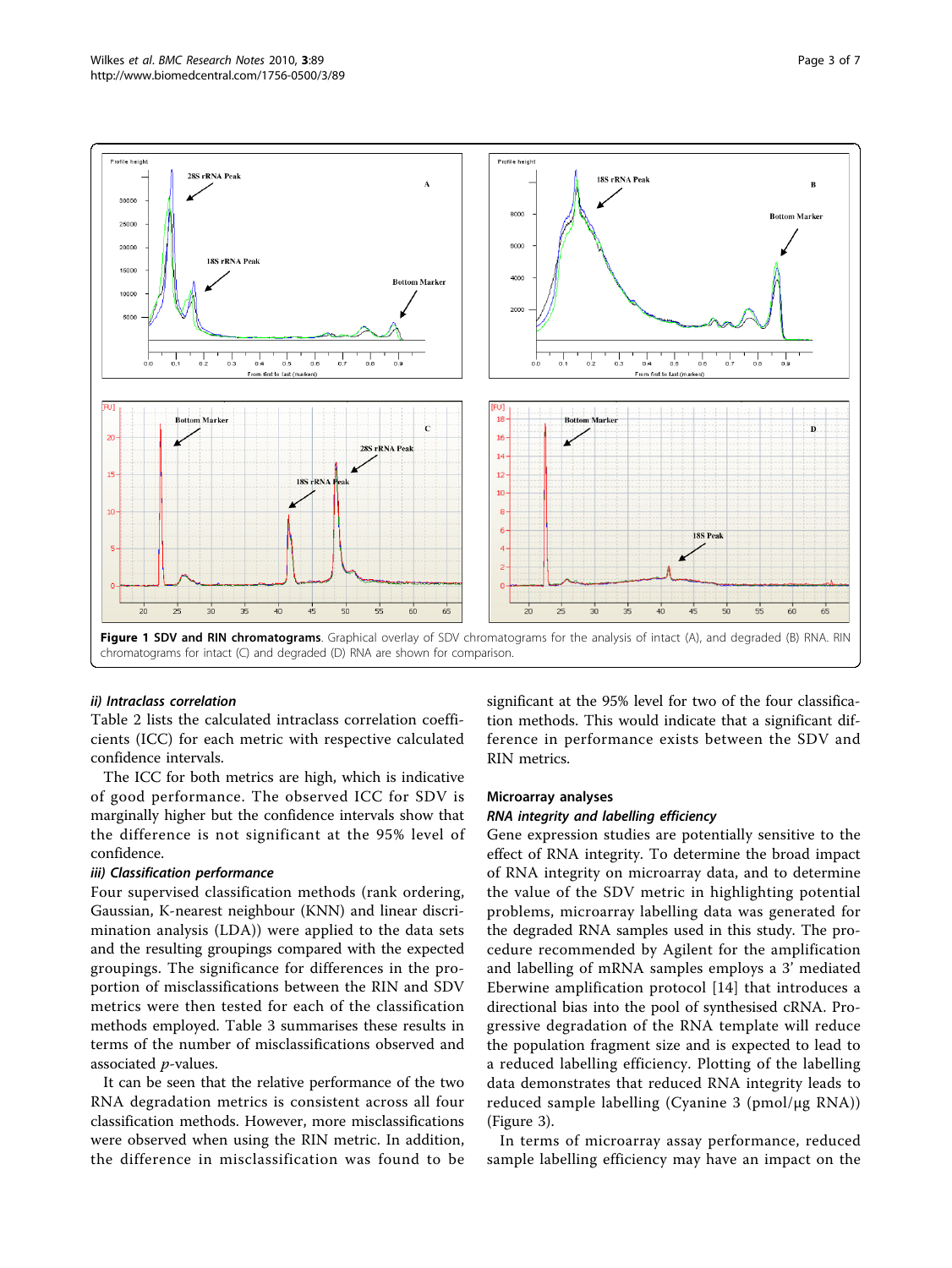<span id="page-3-0"></span>

denotes the duration of thermal degradation treatment used. Each group includes nine observations, except for treatment four which corresponds to a 12-minute incubation at 90°C and, which includes only seven observations. The thicker horizontal line shows the median, boxes show the upper and lower quartiles and whiskers extend to the most distant data point within 1.5 times the interquartile range of the relevant quartile. Values beyond this are shown as individual data points.

#### Table 1 Rank correlations (observed vs. treatment level)

|            | Spearman $\rho$ | Kendall $\tau$ |
|------------|-----------------|----------------|
| <b>RIN</b> | 0.984           | 0927           |
| <b>SDV</b> | $-0.990$        | $-0.934$       |

Spearman ( $\rho$ ) and Kendall (τ) rank correlations between observed RNA integrity level and degradation treatment time.

# Table 2 Intraclass correlation coefficients

|            | $ICC^*$ | 95% Confidence interval** |
|------------|---------|---------------------------|
| <b>RIN</b> | 0981    | (0.949, 0.997)            |
| <b>SDV</b> | 0.992   | (0.979, 0.998)            |

\* Intraclass correlation coefficient ICC(1) from reference [\[15](#page-6-0)]

\*\* Calculated as in reference [[15\]](#page-6-0)

Calculated intraclass correlation coefficients with associated calculated confidence intervals.

robustness of microarray measurement and data reliability. RNA integrity measurement, whether by SDV or RIN, may provide a valuable tool for early prediction of RNA labelling efficiency and ultimately of overall microarray performance.

#### Microarray data

Assay sensitivity (the rate of detection of true positives) and specificity (the rate of detection of true negatives) are important performance indicators for microarray experiments. To gain insight into the broad impact of RNA integrity, as determined by SDV, a preliminary gene expression experiment was performed using the samples from this study. For each data set generated using different levels of RNA integrity, the number of differentially expressed genes (DEGs) was determined by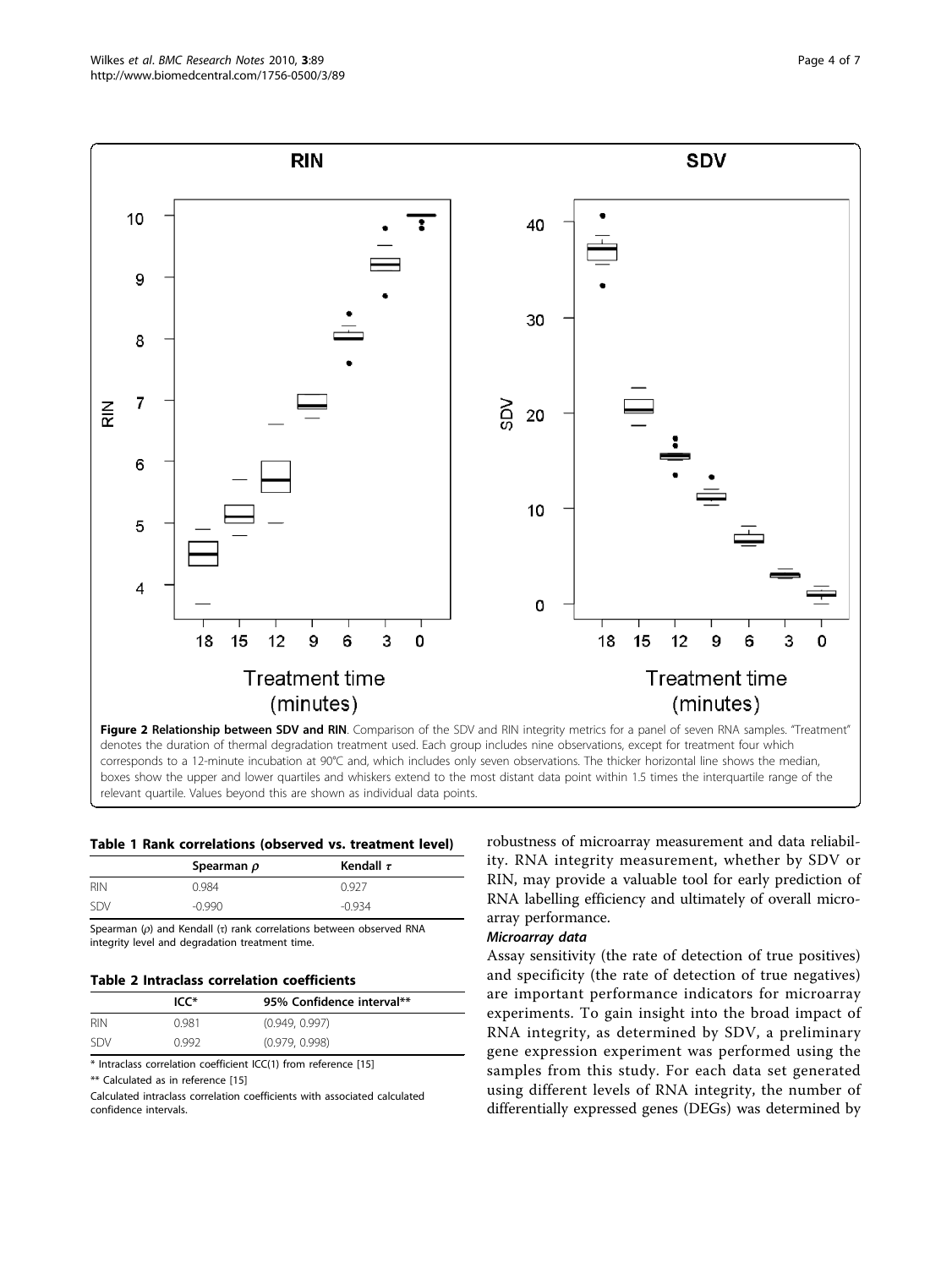<span id="page-4-0"></span>Table 3 Misclassification rates

| <b>Classification method</b> | <b>RIN</b> | <b>SDV</b> | <i>p</i> -value |  |
|------------------------------|------------|------------|-----------------|--|
| Sample ranking               | 8/61       | 0/63       | 0.009           |  |
| Gaussian classifier          | 7/61       | 1/63       | 0.061           |  |
| <b>KNN</b>                   | 7/61       | 0/63       | 0017            |  |
| I DA                         | 8/61       | 7/63       | 0.089           |  |

Table shows the number of misclassified observations and the total number of observations (two observations were missing from the 9-minute treatment set). All the observed misclassifications were found to be assigned to adjacent treatment groups. Note that for KNN, the misclassification rate varies from run to run due to random tie-breaking (values from 6 to 8 were observed for the 9-minute treatment); the value of 7 given here for KNN was the modal value for 100 KNN reruns.

comparing the paracetamol-treated HepG2 cells to intact RNA extracted from HepG2 cells treated with vehicle control only (DMSO). To assign a measure of assay specificity to the data, a value for the degree of additional gene discovery ("Additional Discovery Rate", ADR) at each level of RNA integrity was derived by subtracting the median number of Differentially Expressed Genes (DEGs) for the technical replicates of the intact sample from the median number of DEGs determined for each of the degraded samples (Table [4](#page-5-0)).

Differential expression was defined as those genes which demonstrated a statistically significant difference of expression ( $p \leq 0.05$ ) while employing a Benjamini and Hochberg [[15\]](#page-6-0) false discovery rate correction factor, and a fold change  $\geq 1.5$  compared to the control. The additional gene discovery rate was determined by subtracting the median number of genes determined for three technical replicates of an intact RNA sample away from the median number of genes derived from three technical replicates at each level of degraded RNA sample.

It has been reported previously that gene expression profiling using Affymetrix GeneChip arrays is relatively tolerant to moderate RNA degradation as well as to 5' truncation occurring as a consequence of successive rounds of in vitro transcription [[16\]](#page-6-0). However, with progressively decreasing RNA integrity, a substantial increase in the rate of detection of additional positives is reported here, particularly with RIN values  $<$  7 [\[3\]](#page-5-0). Comparing RIN or SDV with the ADR reveals a progressive increase in the ADR with decreasing RNA integrity. The exact nature of this increase is uncertain at this stage, but these findings indicate that a shift in

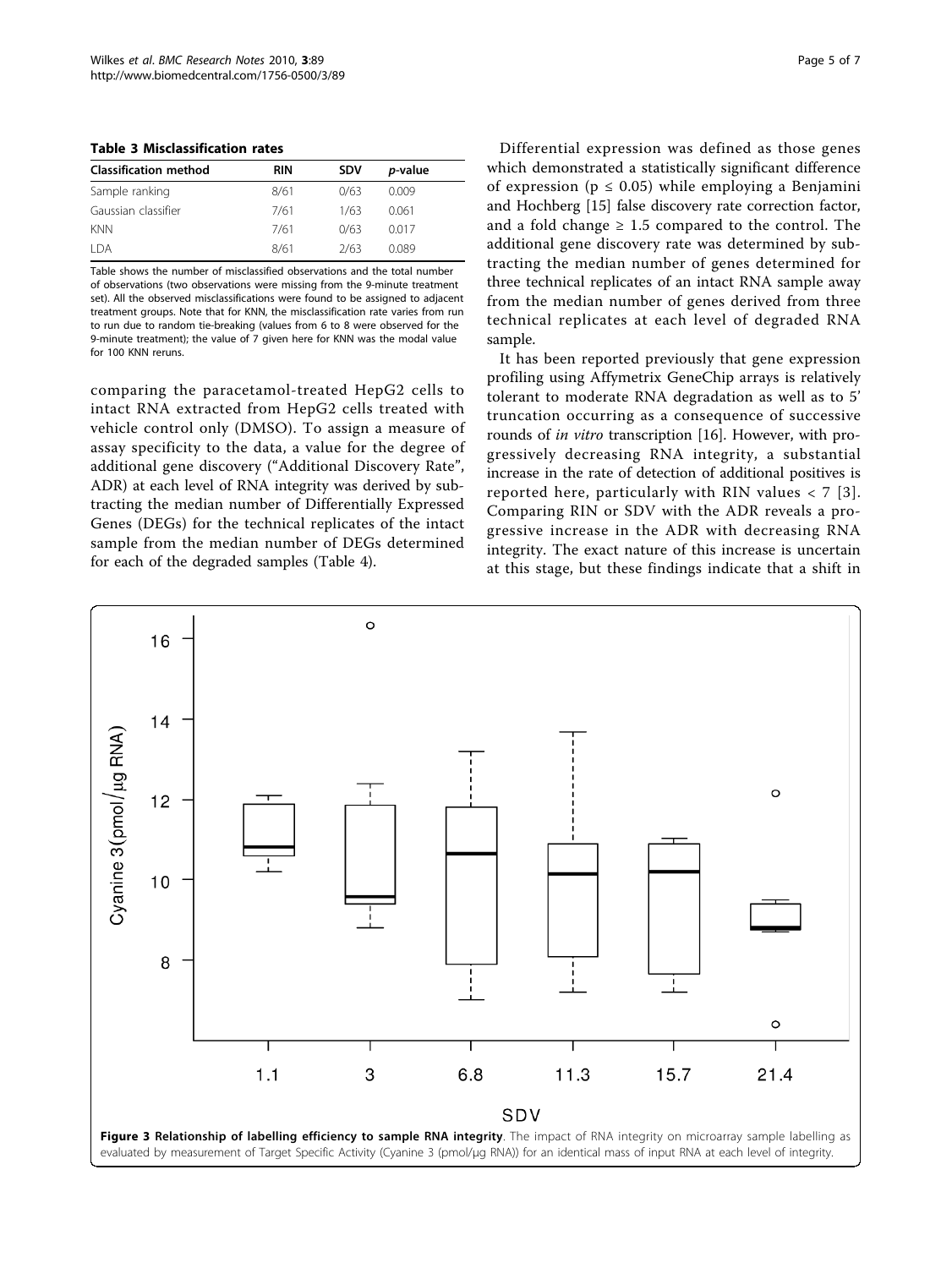| Treatment Time (min) | <b>Measured RIN</b> | <b>Measured SDV</b> | Median number of genes detected* | <b>Additional Discovery Rate</b> |
|----------------------|---------------------|---------------------|----------------------------------|----------------------------------|
|                      |                     |                     | 5948                             |                                  |
|                      |                     | 2.9                 | 7509                             | 561                              |
|                      |                     | 6.                  | 8896                             | 2948                             |
|                      |                     |                     | 10129                            | 4181                             |
|                      |                     | 15 A                | 10621                            | 4673                             |

<span id="page-5-0"></span>Table 4 The number of differentially expressed genes and associated additional gene discovery rate at each level of RNA integrity

\* Genes demonstrating a statistical difference from DMSO sample ( $P \le 0.05$ ) and with a fold change  $\ge 1.5$ 

assay specificity is occurring as a consequence of reduced RNA integrity, which can be accurately measured and predicted with SDV and RIN.

## Conclusions

The measurement of gene expression is based on the assumption that an analysed RNA sample accurately represents the population of transcripts present in vivo [[17\]](#page-6-0). Many transcripts demonstrate stability differences of several orders of magnitude in vivo [\[18\]](#page-6-0), raising the possibility that partial sample degradation could cause variable bias in transcript quantification. The adoption of a suitable RNA quality metric with the capacity to accurately determine RNA integrity is therefore an essential prerequisite for robust data generation in any expression profiling experiment.

In this paper we have compared both the performance of the novel Lab901 ScreenTape® platform with that of the Agilent 2100 Bioanalyzer and also compared the SDV metric with the RIN metric for the determination of RNA integrity when applied to microarray data analysis.

Both metrics performed well when using the samples employed in this study, with the data highlighting the difficulty associated with unambiguously assigning samples to a definitive integrity level when they have ether a RIN value  $\leq 6$  or an SDV value  $\geq 15$ .

In conclusion, the ScreenTape® system was demonstrated to be a reliable and robust means of determining RNA integrity with SDV estimates, correlating well with the RIN values generated by the Agilent Bioanalyzer platform and with a better classification performance in this study. In addition, the RIN and SDV metrics both performed well in terms of distinguishing different levels of RNA degradation treatment. For microarray data, Rank correlations with treatment and intraclass correlations are high. Classification methods show that the majority of observations were classified into appropriate treatment groups by both RIN and SDV, with the slightly better classification performance of the SDV metric being significant at the  $P \le 0.05$ level for two out of the four classification methods used.

The ScreenTape platform and SDV therefore offer an alternative to currently available systems for RNA integrity analysis and provide a performance comparable to that of the Bioanalyzer 2100. The rapid assay time and medium through put capacity may favour its use in laboratories which process large numbers of samples. Future studies with this platform could enable the development of an SDV based RNA quality threshold to be established for use with downstream applications.

#### Acknowledgements

The work described in this paper was undertaken by LGC in its capacity as the designated National Measurement Institute. This work was funded by the UK National Measurement System under the Measurement for Innovators Programme and, in part, by a financial contribution made by Lab901, as required by the Programme.

#### Authors' contributions

TW participated in the design of the study, carried out the platform evaluations and drafted the manuscript, AD carried out the RNA degradation and SE performed the statistical analyses. CF conceived of the study and participated in its design and coordination and helped to draft the manuscript. All authors read and approved the final manuscript.

#### Competing interests

The authors declare that they have no competing interests.

Received: 22 December 2009 Accepted: 1 April 2010 Published: 1 April 2010

#### References

- Hessner MJ, Meyer L, Tackes J, Muheisen S, Wang X: [Immobilised probe](http://www.ncbi.nlm.nih.gov/pubmed/15294027?dopt=Abstract) [and glass surface chemistry as variables in microarray fabrication.](http://www.ncbi.nlm.nih.gov/pubmed/15294027?dopt=Abstract) BMC Genomics 2004, 5:53.
- 2. Jarvinen AK, Hautaniemi S, Edgren H, Auvinen P, Sarrela J, Kallioiemi OP, Monni O: [Are data from different gene expression microarrays](http://www.ncbi.nlm.nih.gov/pubmed/15177569?dopt=Abstract) [comparable?](http://www.ncbi.nlm.nih.gov/pubmed/15177569?dopt=Abstract) Genomics 2004, 83:1164-8.
- 3. Thompson KL, Scott Pine P, Rosenzweig BA, Turpaz Y, Retief J: [Characterization of the effect of sample quality on high density](http://www.ncbi.nlm.nih.gov/pubmed/17854504?dopt=Abstract) [oligonucleotide microarray data using progressively degraded rat liver](http://www.ncbi.nlm.nih.gov/pubmed/17854504?dopt=Abstract) [RNA.](http://www.ncbi.nlm.nih.gov/pubmed/17854504?dopt=Abstract) BMC Biotechnology 2007, 7:57.
- 4. Copois V, bibeau F, Bascoul-Mollevi C, Salvetat N, Chabos P, Bareli C, Candeil L, Fraslon C, Conseiller E, Granci V, Maziere P, Kramar A, Ychou M, Pau B, Martineau P, Molina F, Del Rio M: [Impact of RNA degradation on](http://www.ncbi.nlm.nih.gov/pubmed/16945445?dopt=Abstract) [gene expression profiles: Assessment of different methods of reliability](http://www.ncbi.nlm.nih.gov/pubmed/16945445?dopt=Abstract) [determines RNA quality.](http://www.ncbi.nlm.nih.gov/pubmed/16945445?dopt=Abstract) Journal of Biotechnology 2007, 127:549-559.
- 5. Grissom SF, Lobenhofer EK, Tucker CJ: [A qualitative assessment of direct](http://www.ncbi.nlm.nih.gov/pubmed/15762992?dopt=Abstract) [labelled cDNA products prior to microarray analysis.](http://www.ncbi.nlm.nih.gov/pubmed/15762992?dopt=Abstract) BMC Genomics 2005, 6:36.
- 6. Sambrook J, Fritsch EF, Maniatis T: Molecular Cloning: A Laboratory Manual. Cold Spring Harbour, 2 1989.
- 7. Schroeder A, Mueller O, Stocker S, Salowsky R, Leiber M, Gassman M, Lightfoot S, Menzel W, Granzow M, Ragg R: [The RIN: An RNA integrity](http://www.ncbi.nlm.nih.gov/pubmed/16448564?dopt=Abstract)